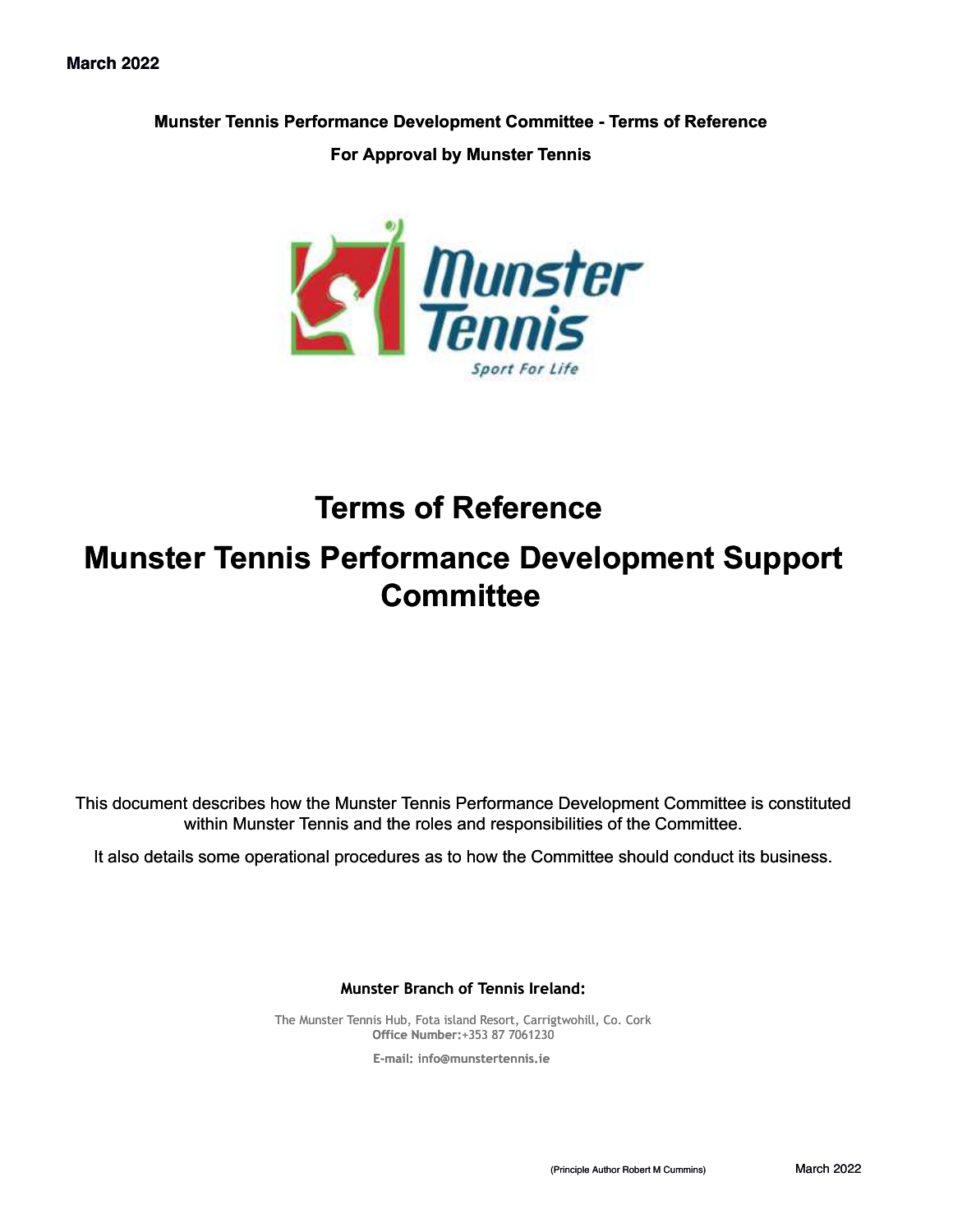## **Terms of Reference**

### **Munster Tennis Performance Development Support Committee**

#### **1. Purpose of the Committee**

The Role and Responsibilities of the Performance Development Support Committee will be:

- *(i)* To facilitate and support in consultation with the Performance Development Officer all Munster Tennis Performance Development within the province and to maximise the numbers and potential of our best players.
- *(ii)* Assisting the Performance Officer and providing advice to the *Branch Council in relation to all Performance Development related matters. This includes Junior performance Coaching, Performance Camps and Performance Pathway related issues.*
- *(iii)* Ensuring ongoing coordination with Tennis Ireland (TI), the National Strategy and the National Performance Programme as appropriate including setting of targets;
- *(iv)* To provide support to the Performance Officer in Developing New Performance Development initiatives as appropriate thus ensuring ongoing developments within the Province.
- *(iv)* To select and provide support to the various Munster Junior Performance Teams and to develop and maintain suitable criteria for selection of Provincial Teams and their operation using the TI Ranking.

#### **2. Membership of the Committee**

2.1 The members of the Committee shall be appointed by the Branch Council which will as appropriate appoint members on the recommendation of the Chairperson (Convener) of the Committee. Potential conflicts of interest must be considered by the Convener & Branch Council when forming the committee.

2.2 The Committee will consist of not less than 5 members including up to four (4) Qualified Munster Tennis coaches (with at least one of those coaches representing each of the 3 Munster Regions), the Junior Development Committee Convener, the Branch Council Performance Development Liaison nominee plus such other independent persons (not exceeding two (2) in number, on the recommendation of the Chairperson (Convener) of the Committee, who he/she believes have the requisite experience to contribute to the deliberations of the Committee. All Coaches must be members of TICA. (Tennis Ireland Coaches Association)

2.3 Appointments to the Committee shall be for a period of three (3) years, which may be extended by no more than one (1) additional period of up to two (2) further years, provided in the case of any Coach or Branch Council Member he/she still meets the criteria for membership of the Committee and subject to the provisions of the Munster Tennis Constitution.

2.4 The Branch Council shall, from time to time, appoint each such person to the Committee and may, on the recommendation of the Chairperson (Convener) of the Committee, remove any such person at any time or indeed reform the committee if it is not fulfilling it's duties.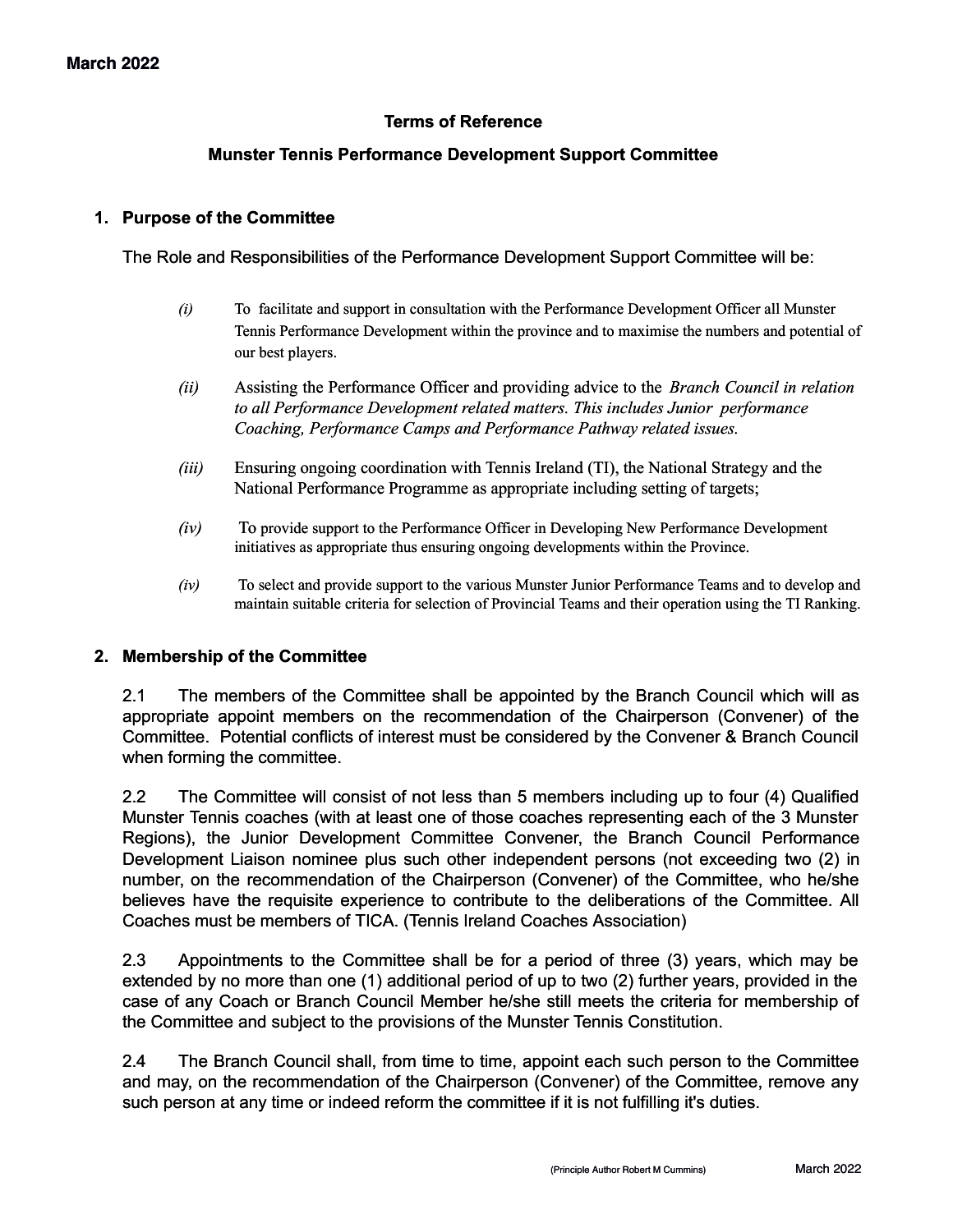#### 3. **Quorum and meeting procedures**

3.1 The quorum for the transaction of the business of the Committee shall be three (3).

3.2 In the absence of the Committee Chairperson (Convener), the remaining members present shall elect one of themselves to chair the meeting.

3.3 The Committee Chairperson (Convener) or his/her nominee, shall be the secretary of the Committee.

3.4 Members may attend a Committee meeting in person or through the use of video or conference telephone or other electronic means whereby all persons participating in the meeting may hear each other speak.

3.5 Meetings shall be conducted in accordance with the Munster Tennis Constitution, the Tennis Ireland Committee Member Hand Book and the Sport Ireland Code.

#### 4. **Attendance at meetings**

4.1 Only Committee members have the right to attend Committee meetings. The President of the Branch Council may be invited to attend Committee meetings, as considered necessary or desirable by the Committee. The Munster Tennis Performance Officer will attend meetings as necessary to assist but will not be a member of the Committee.

4.2 Members of the Munster Tennis Management Team and any advisers appointed by the Committee may attend any meeting of the Committee, by invitation of the Committee.

#### 5. **Frequency of Meetings**

5.1 Meetings shall be held not less than six (6) times each year and at such other times as is required.

5.2 The President of the Branch Council, the Vice President of the Branch Council, the Committee Chairperson (Convener) or two members of the Committee may request a meeting of the Committee, if they consider that one is necessary.

#### 6. **Notice of Meetings**

6.1 Meetings of the Committee shall be called by the secretary of the Committee at the request of the Committee Chairperson. (Convener)

6.2 Unless otherwise agreed, notice of each Committee meeting confirming the venue, time and date together with an agenda of items to be discussed, shall be forwarded to each member of the Committee (and any other person required to attend the meeting) no later than three (3) days before the meeting. Any supporting papers shall be sent to Committee members and to other attendees as appropriate, at the same time.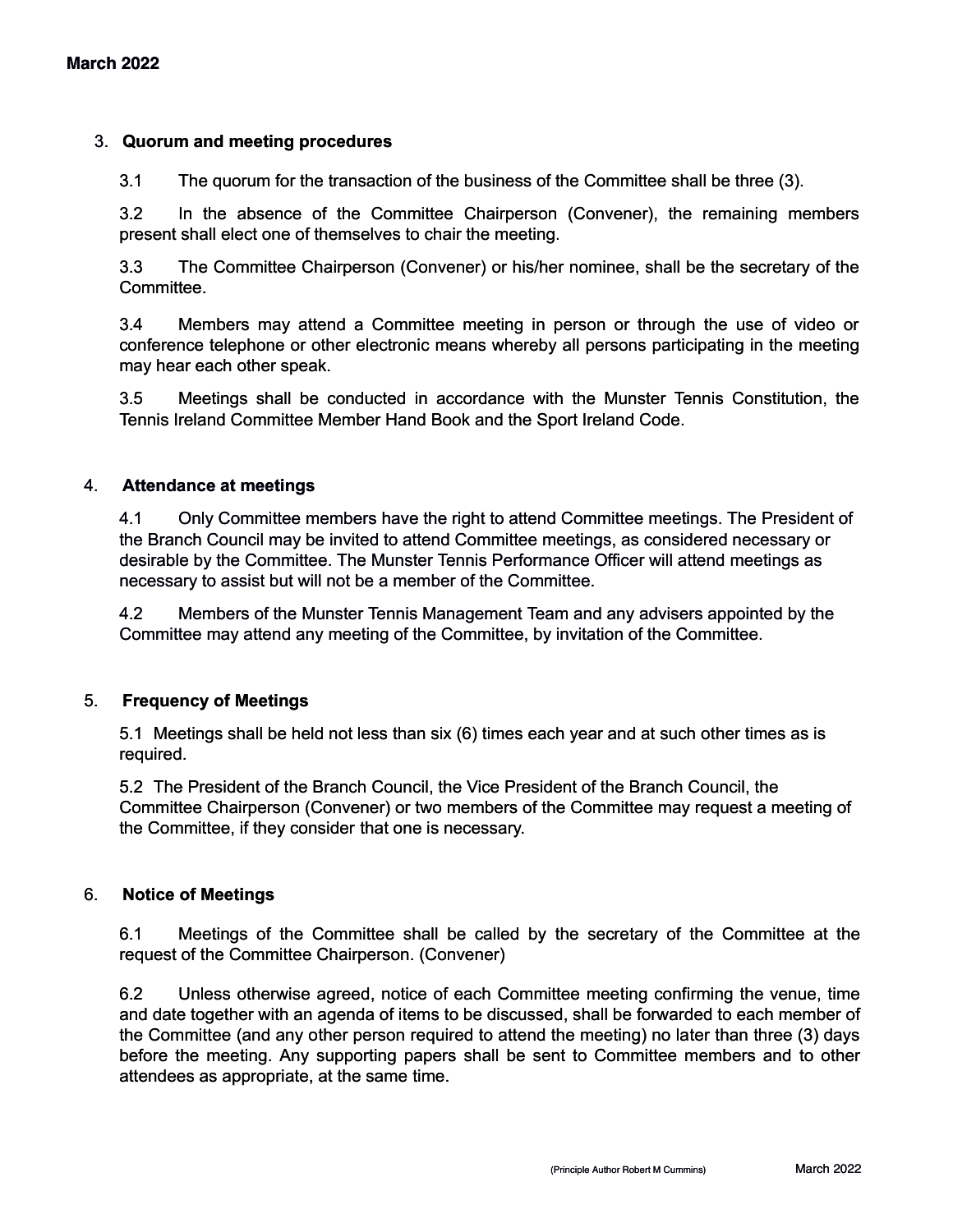#### 7. **Minutes of Meetings**

7.1 The Secretary of the Committee shall ensure that a formal record of Committee proceedings and resolutions is maintained.

7.2 Following approval of the minutes of each Committee meeting by the Chairperson (Convener) of the Committee, the minutes shall be circulated to all members of the Committee.

Minutes of meetings are to be retained by the Branch Council for future reference.

#### **8. Authority of the Committee**

The Committee is authorised by the Branch Council to:

8.1 Action or cause to be actioned any activity within its terms of reference;

8.2 Seek any information that it requires from any employee of Munster Tennis in order to perform its duties and require all employees to co-operate with any request made by the Committee; and

8.3 Conduct its business, adjourn and otherwise regulate its meetings as it shall see fit.

## **9. Duties of the Committee**

The duties of the Committee are :

9.1 Assist and support the Munster Performance Development Officer to ensure the efficient application and organisation of Munster Tennis Performance Development in the Province of Munster including Junior Performance Coaching & Performance Development.

9.2 Consider and recommend to the Branch Council a set of Targets and best practice principles for the Development of all Munster Tennis Performance Development and to provide the Branch with a comprehensive strategy for the Development of Performance Tennis in Munster all in conjunction with the Munster Performance Development Officer and the Tennis Ireland Strategy.

9.3 Assist and support the Munster Performance Development Officer in reporting to the Branch Council the progress of Munster Tennis Performance Development Initiatives and Development of Munster Tennis Junior Performance Competitions/Events in the Province of **Munster** 

9.4 Assist the Munster Performance Development Officer in responding to and answering queries by Clubs, Coaches, Parents and other stakeholders in the area of Performance Development and ensuring there is a transparent protocol developed and in place in relation to same.

9.5 Maintaining and developing good Communication with Clubs, Coaches, Parents and other stakeholders in conjunction with the Munster Performance Development Officer..

9.6 To carry out such other Munster Tennis Performance Development related functions as the Branch Council may require from time to time.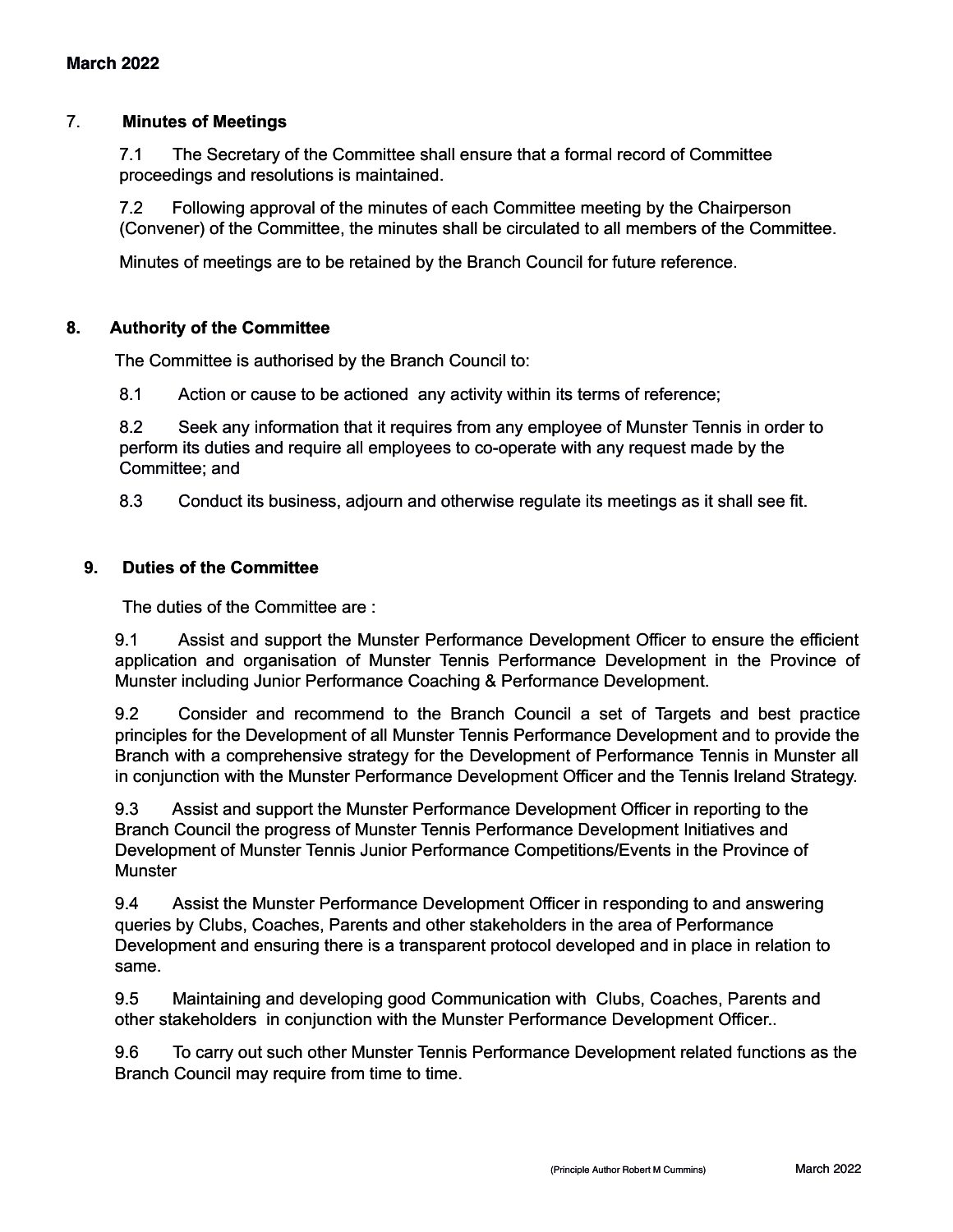### **10. Reporting Procedures**

10.1 The chairperson of the Committee shall report to the Branch Council at regular intervals on the matters the Committee has reviewed, making recommendations when requested or when the Chairperson (Convener) of the Committee considers appropriate. (Minimum 6 times a year)

10.2 The Committee members shall undertake an annual review of the Committee's performance and these Terms of Reference and, if necessary, make recommendations to the Branch Council for approval.

10.3 The Committee shall produce an annual report of the Committee's activities during the year, which will form part of the Branch Councils Annual Report and Accounts.

10.4 The Chairperson of the Committee shall attend the Branch Council's Annual General Meeting and shall answer questions, through the President of the Branch Council, on the Committee's activities and responsibilities.

10.5 The Chairperson (Convener) of the Committee shall ensure material conduct/risks and events are reported to the Branch Council, making recommendations when requested or when the Chairperson (Convener) of the Committee considers appropriate.

#### **11. Resources**

11.1 The Munster Tennis Administrator will assist the Committee in its work.

11.2 The Committee members will be entitled to claim mileage and subsistence expenses during their time in office pursuant to standard Munster Tennis Council Policy on expenses.